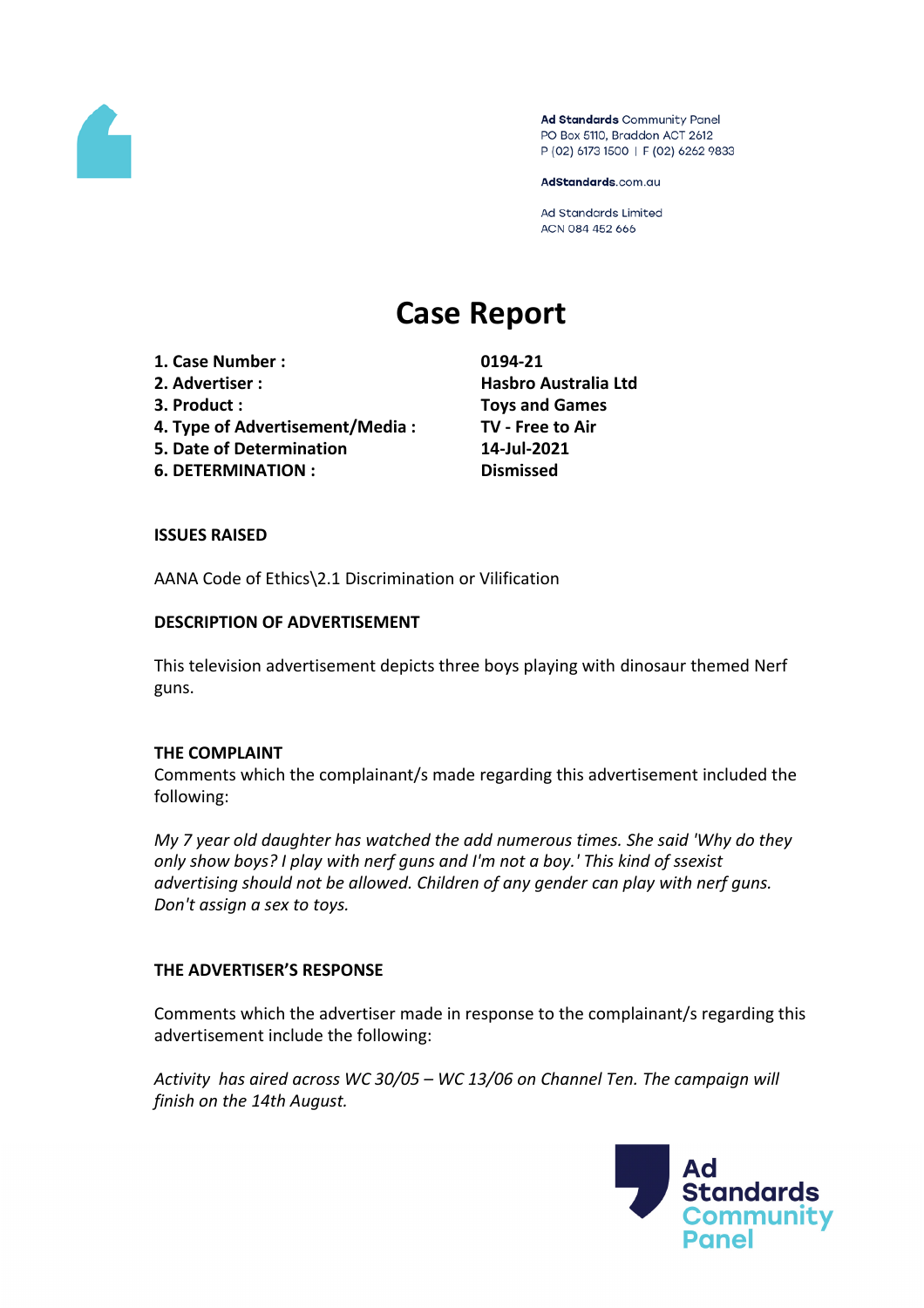

*• The total campaign consisted of 15" spots and ran across Metro TV on Nine – 9Go! & Ten – 10Shake.*

- *• Clear Ads number - C8WZYTGF*
- *• Ad Agency: MediaCom, Level 17, 65 Berry St, North Syndey, NSW 2060*
- *• Media Buyer: Hannah Elliott*
- *• Ad description: Nerf Dino Squad – Children's toy blaster*

*In this ad appear boys playing with NERF blasters but this is not the only asset we use to promote the brand, we have other ads on TV, digital, social media assets, website assets and catalogues where not only boys appear but also girls. In this specific asset of DINO we use boys because they are our core target, (boys 8-12 years old). in our website, at the bottom, there are some lifestyle images where we have boys and girls for instance> https://nerf.hasbro.com/en-au*

## **THE DETERMINATION**

The Ad Standards Community Panel (Panel) considered whether this advertisement breaches Section 2 of the AANA Code of Ethics (the Code).

The Panel noted the complainant's concern that the advertisement contains gender stereotypes which contributes to gender inequality and bias within society.

The Panel viewed the advertisement and noted the advertiser's response.

**Section 2.1: Advertising or Marketing Communication shall not portray people or depict material in a way which discriminates against or vilifies a person or section of the community on account of race, ethnicity, nationality, gender, age, sexual preference, religion, disability, mental illness or political belief.**

The Panel noted the AANA Practice Note which provides guidance on the meaning of: Discrimination - unfair or less favourable treatment Vilification - humiliates, intimidates, incites hatred, contempt or ridicule Gender – refer to the attributes, roles, behaviours, activities, opportunities or restrictions that society considers appropriate for girls or boys, women or men. Gender is distinct from 'sex', which refers to biological difference.

The Panel noted the Practice Note for this section of the Code states: *"In relation to ads featuring or aimed at children, ads can be targeted at and feature a specific gender but should take care not to explicitly convey that a particular children's product, pursuit, activity, including choice of play or career, is uniquely suited to one gender or inappropriate for one or another gender. Explicit labelling of children that contrasts stereotypical characteristics in a way that reinforces perceptions of what children can or cannot be, because of their gender, is more likely to be problematic."*

The Panel considered that advertisers should take care when producing advertisements that characteristics referred to in advertising should not be negatively associated with a particular gender. The Panel considered that the Practice Note was